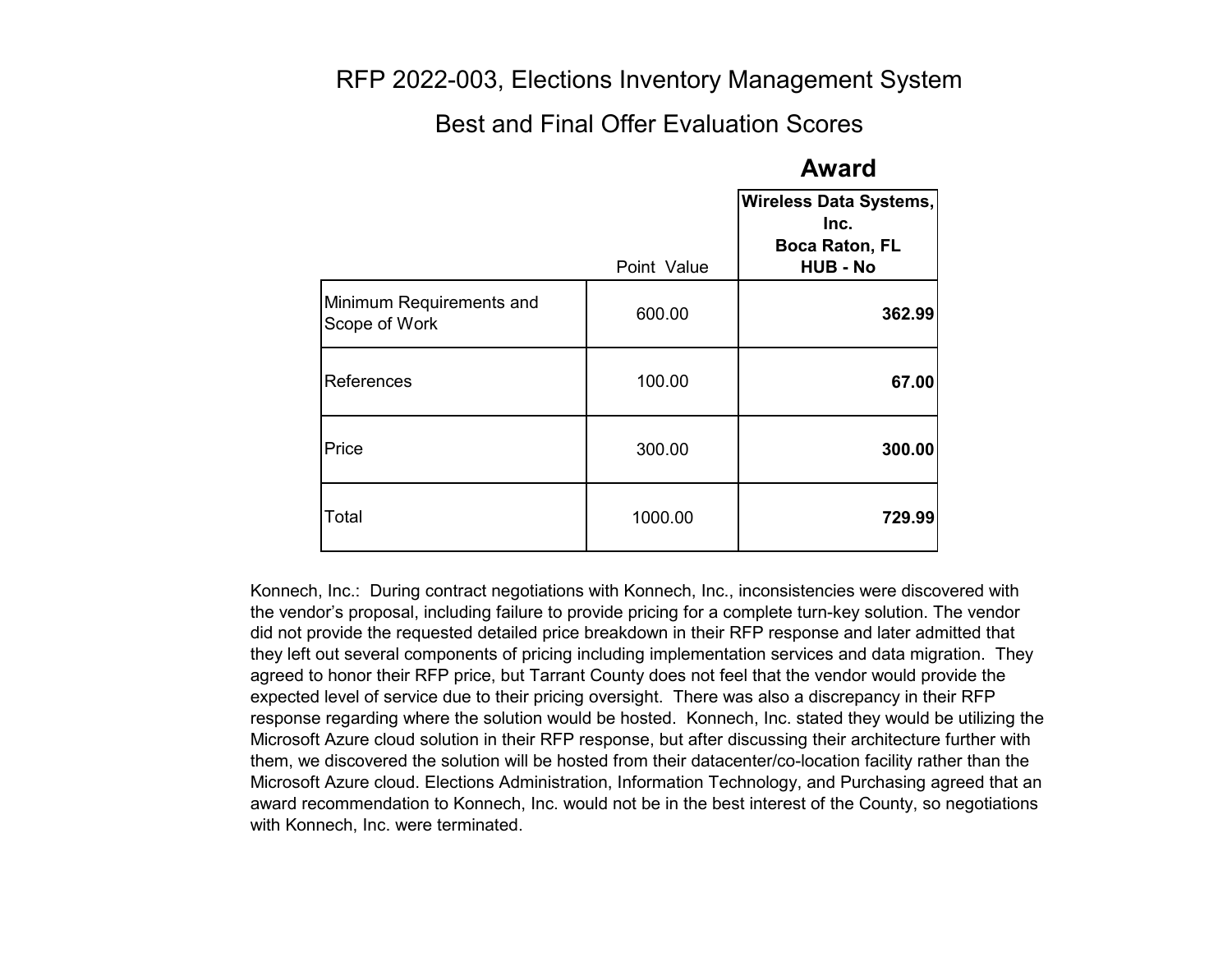# **RFP 2022-003, Elections Inventory Management System**

|                                              |             | Konnech, Inc.          | Wireless Data Systems,<br>Inc. |
|----------------------------------------------|-------------|------------------------|--------------------------------|
|                                              | Point Value | Okemos, MI<br>HUB - No | Boca Raton, FL<br>HUB - No     |
| Minimum<br>Requirements and<br>Scope of Work | 600.00      | 352.03                 | 362.99                         |
| References                                   | 100.00      | 67.00                  | 67.00                          |
| Price                                        | 300.00      | 300.00                 | 51.45                          |
| Total                                        | 1000.00     | 719.03                 | 481.44                         |

# **Presentation and Demonstration Evaluation Scores**